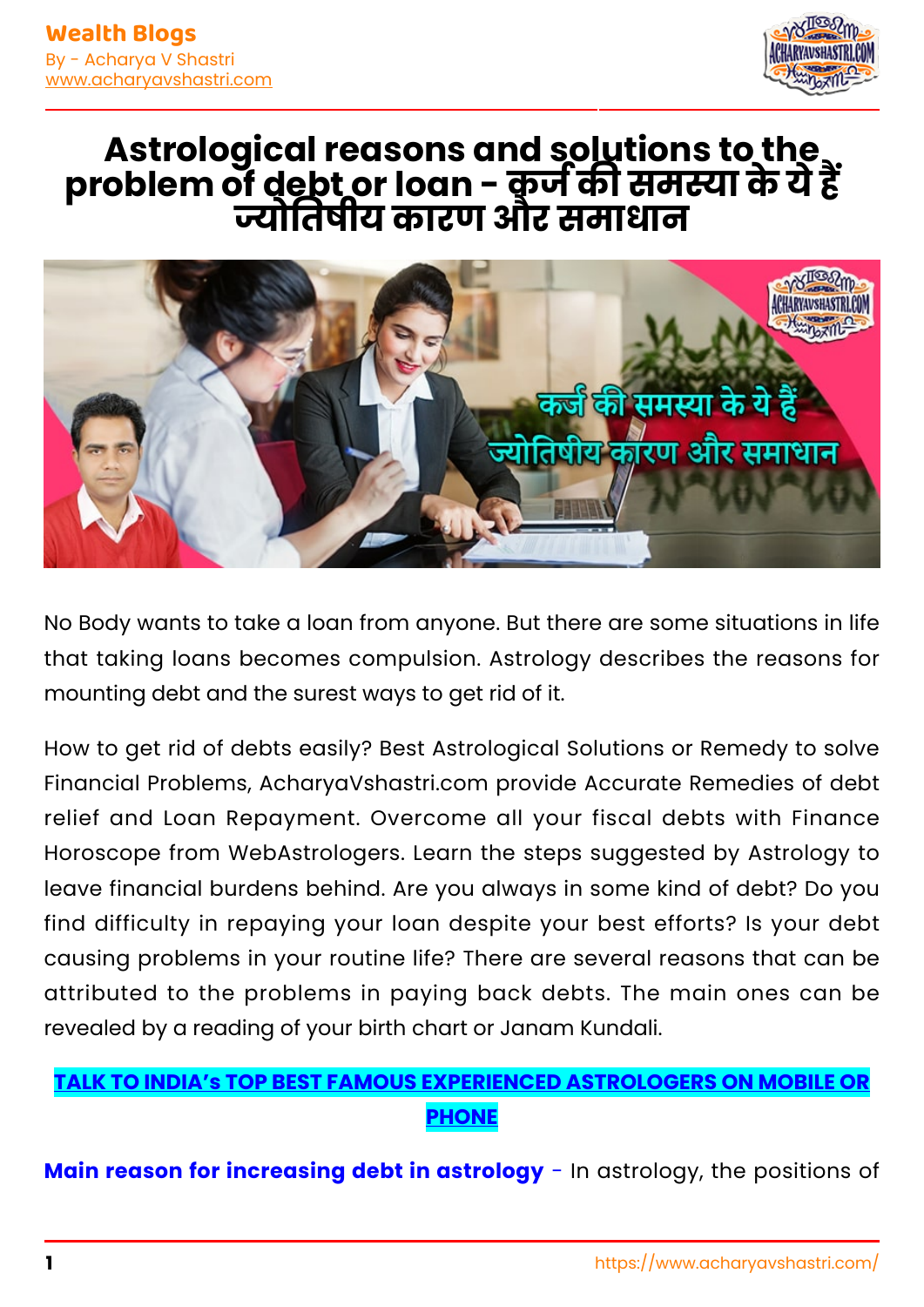

planets are responsible for taking loans. If the position of the planets in the horoscope is not favourable, then due to financial constraints, it is possible to take a loan. Due to weak sixth sense in birth chart, one is forced to take loan. Apart from this, due to Mahadasha, inundation etc. of the inauspicious planet, the conditions of taking loans also become strong.

**Boil one and** a half moong on Wednesday, mix jaggery and ghee in it. After this, feed a cow. Do this process every Wednesday. With this remedy one can get rid of debt soon.

**Do not plant thorny plants in the garden** - Never forget to plant thorny plants in the home garden. On the formation of Vastu defects from these plants, negative energy is transmitted, which also affects the peace and happiness of the house.

**Debt due to Vastu defects:** There are also conditions for taking loans due to Vastu defects in the home or workplace. Neglect of Vastu rules in the house has adverse effect on the financial situation and due to lack of money, it becomes compulsory to take loans.

**[WHAT IS COMMERCIAL VASTU?](https://www.webastrologers.com/vastu/commercial-vastu/)** 

## **[WHAT IS RESIDENTIAL VASTU?](https://www.webastrologers.com/vastu/residential-vastu/)**

**To get rid of debt**, go to Hanuman temple and offer oil and vermilion on Tuesday and Saturday, and offer laddus, then recite Hanuman Chalisa and Bajrangbaan,

**Never lend** anyone on Wednesdays and Sundays. It is considered good to keep coconut in Hanuman temple by reciting Hanuman Chalisa on Tuesday.

**Take black mustard in both the fists**. Place the mouth towards the east direction at the crossroads and throw the right hand rye to the left and the left hand rye in the right direction. This remedy by devotion must get rid of debt. This remedy should be done on Tuesday, and can also be done on Saturn's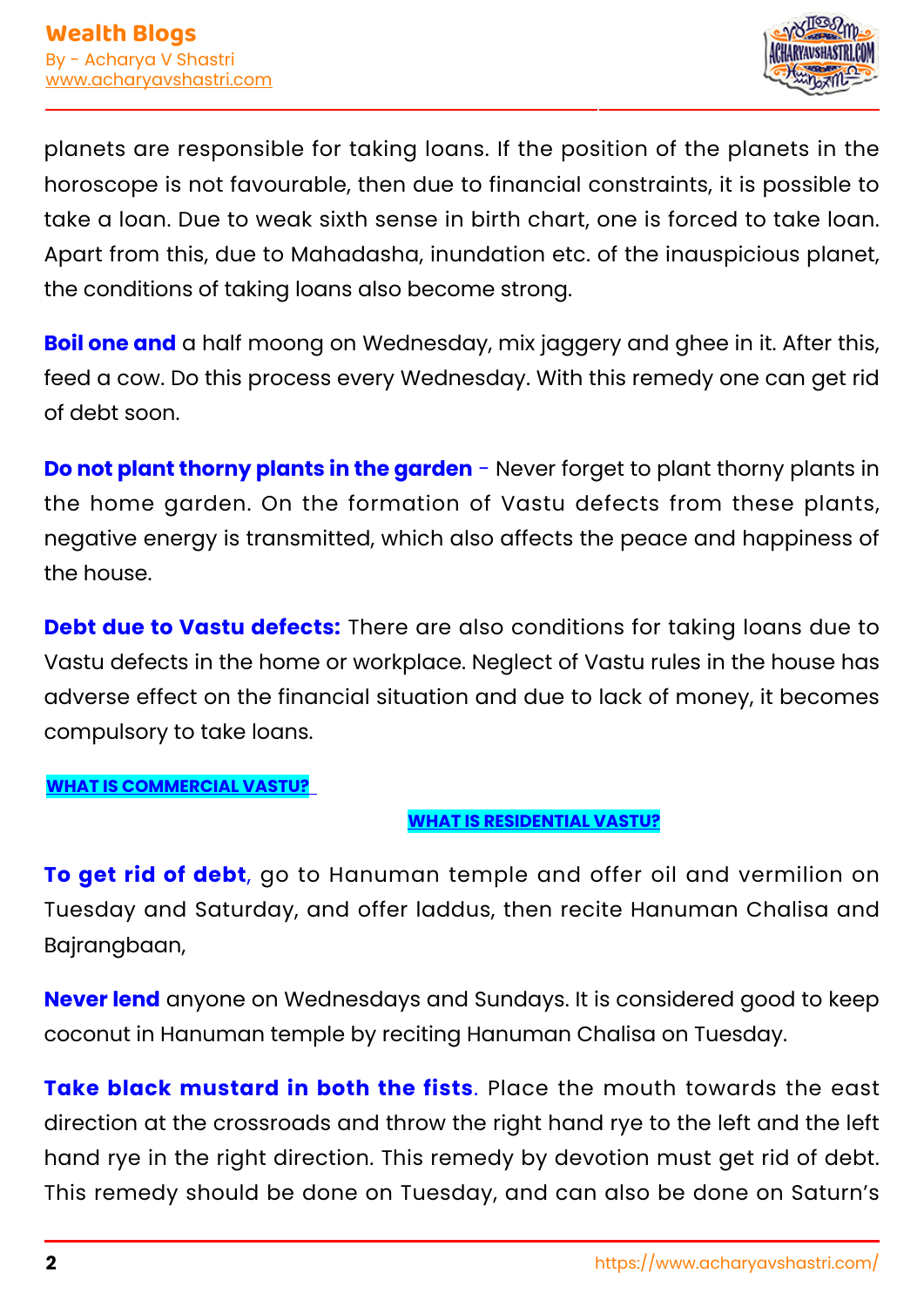

Shani Amavasya.

**Placing plants in the wrong direction in the house,** applying pictures that produce vaastu dosha creates negative energy and weakens the state of money and creates the possibility of taking loans. Similarly, due to becoming a Vastu dosha at the shop and work place, there is a shortage of money and one has to take a loan to do the necessary tasks.

**Sure-fire measures to get rid of debt -** By adopting the surest and simple measures mentioned in Astrology and Vastu Shastra, you can get rid of debt forever.

**In astrology, Mars is considered responsible for debt**. If the position of Mars is weak in the horoscope of a person, then there is a financial crisis and the conditions for taking loans are created, so to get rid of debt, it is necessary to strengthen Mars.

For the strengthening of Mars, Tuesday's fast and worshiping the deity of Mars, Hanuman ji gives best results.

In order to get rid of debt, it is necessary to please Goddess Lakshmi Ji and Lord Vishnu by worshiping and taking measures.

On Friday, Lakshmi ji and Thursday, duly worshiped Lord Vishnu provides relief in money related problems and gradually gets rid of debt.

Due to the strength of the planets in the horoscope, the ascendant and the destiny of the planets also strengthen the economic situation and do not have to take loans.

By taking the measures of Vastushastra, the burden of debt can be relieved. According to Vastu in the house, the financial situation can be strengthened by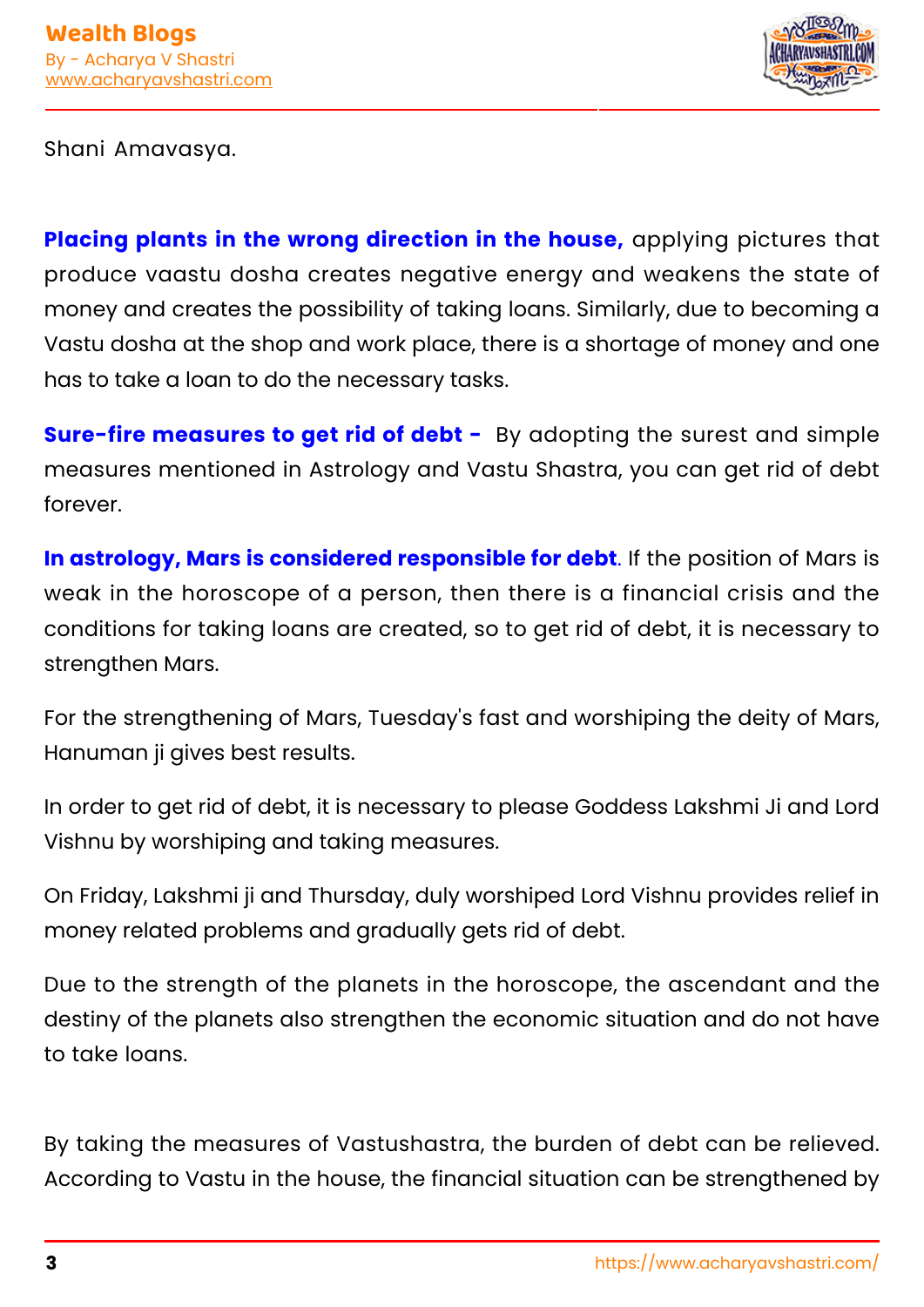

planting money plant, basil and banana plant.

In this way, by taking simple and infallible remedies of astrology and Vastu Shastra, you can gradually get rid of the increasing debt forever.

For more information related to Home, Office Vastu, contact contact **[Best](https://www.acharyavshastri.com/) [Famous Clebrity Astrologer in Dwarka, Gurgaon and Delhi NCR,](https://www.acharyavshastri.com/)** Acharya V Shastri: + 91-9205722942

**[Get Free Online Complete Horoscope by Date of Birth ion Hindi and English](https://www.webastrologers.com/)**

**[Read On Website](https://www.acharyavshastri.com/blog/clear-debts-with-astrology-vastu-help-acharyavshastri/)**